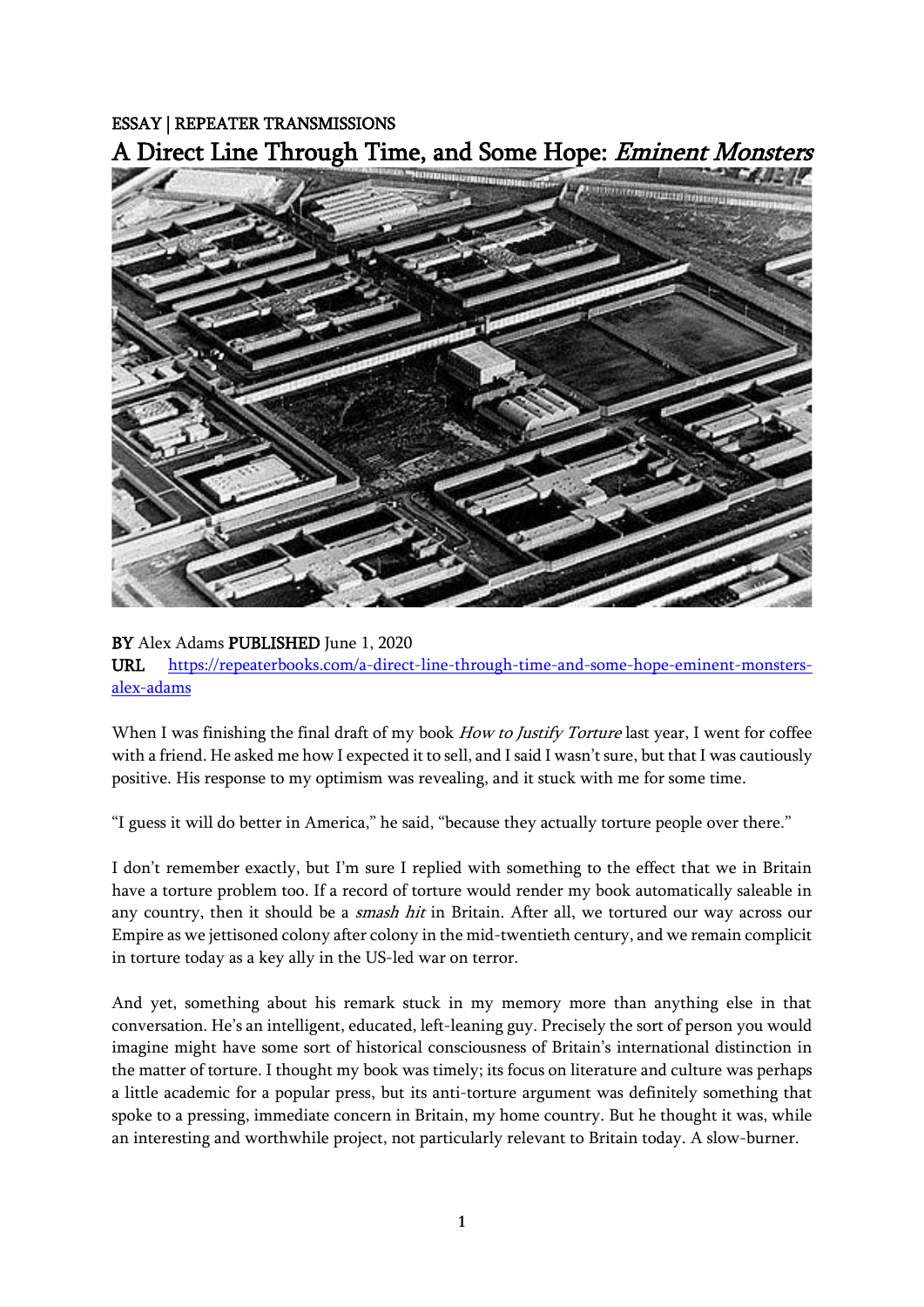It's been said before, but it's still true: we in Britain need to be much, much better at understanding our role in world history. There is, of course, a substantial body of excellent scholarship addressing the political contours of postcolonial Britain and our multiple, overlapping, intersecting Imperial inheritances. But our popular discourse on the issue is so impoverished as to be laughable.

Brits are born and raised in a cultural atmosphere that too often inoculates us against a critical perspective on our own history, our legacy of Empire, and the myriad things that we're responsible for globally that resonate today.

I'll illustrate this claim with some autobiography. I left my secondary education in the mid-1990s without any understanding that Britain was in the dog days of Empire, with no sense that I was growing up during the painful shrivelling of the largest Empire in history, and with no idea that we had been one of the biggest slavers in world history. Of course, I knew that Churchill saved us from the Nazis, that we built the railways, and that we abolished the slave trade; I was taught about the corn laws, about the Kennedy assassination, and the trenches of world war one, but I didn't know about Britain's global occupations, its partitions, or, for that matter, any world history after 1945 at all.

It was not until university that I began to understand British world history outside of the model of One World Cup and Two World Wars, and it was not until my postgraduate days that I had anything resembling an understanding of the full extent and meaning of Western coloniality and its continuing effects in the present. When I visited the Holocaust museum in Berlin, and, astonished, compared its sustained and solemn examination of national responsibility for atrocity with the war museums I had seen at home, *then* I really knew the desiccated, inward-looking jingoism of British military remembrance. I was left, after the museum, with a sense that the Germans understood what we Brits didn't: that accepting responsibility for past wrongs was not impossible, that critical self-knowledge did not automatically mean that you hated your country, as we Brits are too often reductively taught to believe. Criticising your country's past actions is in fact a hugely important part of having a meaningful sense of what your country is.

It shouldn't take the privilege of access to higher education and foreign travel to have an appreciation of this stuff. It is absolutely central to a meaningful understanding of what Britain is and what our history and national identity means.

Maybe I was slow to pick it up. Maybe the fact that I came from an underprivileged and very conservative town in the Midlands where literally 99% of the population was white shielded me from what I might have known were I brought up elsewhere. Perhaps, that is, if I had grown up in a more diverse community, I might have learned about this stuff sooner. But I come from Tamworth, historical home of the Tory party and the police force. I remember being taught outrageous racist fables in class as though they were literally true. In one tale, that I was told came from the bible, white people were white because God staged a competition: anyone who could jump into the magic pool will be white, but the ones who are too stupid or slow will remain black forever. This, I was taught in primary school, was the origin of racial difference. We knew that racism was bad, but we also knew that white people were better than everyone else.

I was raised in the 1980s, and thankfully we've moved on from open racism in primary schools. But we all know that the racism, homophobia, and sexism that I recognised as the normal contours of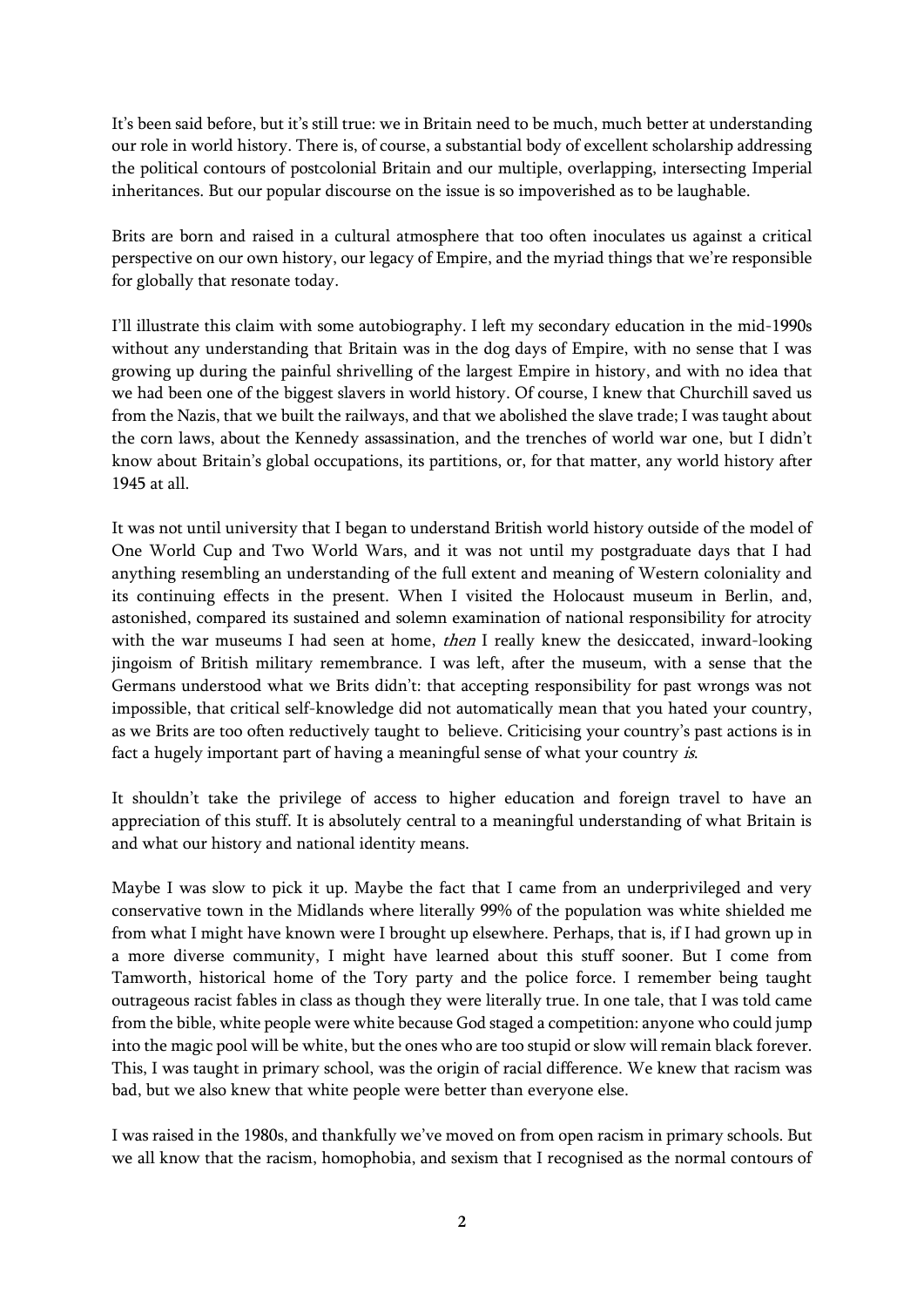everyday life back then have never been exclusive to the working class at that time, and neither have they gone anywhere.

Anyway, my personal experience aside, what I'm saying is that I don't think anyone can be blamed for not knowing about the darker side of British history given the extent to which uncritical British nationalism overdetermines every single aspect of life in the UK today, even on the left, even in spaces where you might expect more reflection, deeper knowledge. On bleak days it seems that this entire doomed island is only populated by reactionary, royalist, leave-voting, Oasis-listening, Dr-Who-watching, boring lager-drinking fucking poppy-flouting bastards. And neoliberalism has left us with no alternative: Kier Starmer's Labour Party, with its vacuous push to the right and its focus on patriotic massaging, seems at the moment to be performatively thrashing Raab and Johnson in PMQs but in practice simply propping the government up during their excrementally poor response to the COVID-19 crisis. No wonder we're fucked, no wonder we're Brexiting: even the Remainers are racists, even the left want to make immigration harder and cut welfare spending, even the leader of the opposition is a fucking Knight of the Realm. Rainy fascism island, indeed.

But this nihilistic, reductive self-loathing never sticks around for long. Such misanthropy, however cathartic, is of course unsustainable and counterproductive. There is always hope, there is always community, there is always something to be done. Returning to the question of torture, for example, this weekend I was given a cause for hope, and I want to pass on a recommendation.

On the fifth of May, BBC Scotland screened *Eminent Monsters*, a 2019 documentary directed by Stephen Bennett which is about the development of the torture techniques that have been employed in war on terror prisons since 2001. It's a harrowing, uncompromising watch, even for someone who has spent the last ten years researching and writing about colonial torture and the war on terror.

What I liked about it was its historical consciousness, its insistence on a direct through line from Cold War era CIA-funded human experimentation and applied research into psychological torture to the present-day archipelago of US-run torture gulags. A key coordinate in that journey is the British torture of fourteen hooded men in Ireland in 1971. Yes, I thought, watching it: yes, at last we're acknowledging the continuing significance of British colonial violence. And the film shows that nobody has been held to account: there are injustices that still need redress. This matters.

British torturers in Belfast developed a gruelling system of psychological torture and physical abuse that remains the template for war on terror torture today. Sensory deprivation, wall-standing, sleep deprivation, dietary restrictions. Without these techniques, Guantanamo Bay would look very different. Crucially, without the EU's scandalous ruling that these forms of abuse are merely inhuman and degrading treatment and not torture, we would perhaps not see the USA boasting about getting away with torture.

It's really good to see the BBC, a state broadcaster, showing stuff like this, even if it isn't screened on English TV, even if it's only on iPlayer for most of the UK. It could be better: its focus on psychological torture allows it to elide the more gruesome physical abuses found throughout British colonial history, such as the public whippings in Cyprus, or the mutilations and hangings in Kenya. It doesn't really go into the nature of coloniality, and it could engage in more depth with the historical-political fact that all Empires are founded on violence and torture.